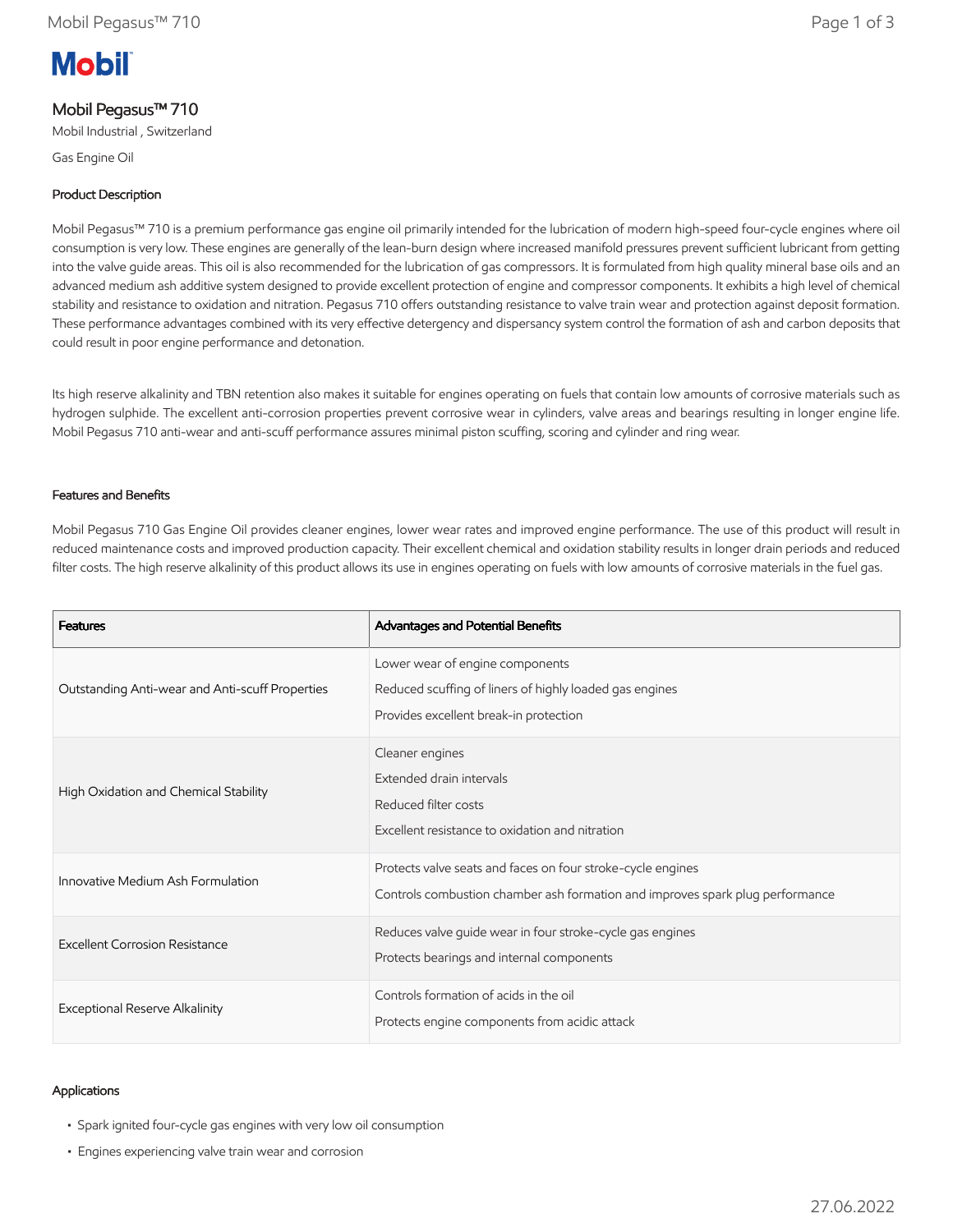## Mobil Pegasus™ 710 Page 2 of 3

- Engines operating on fuel containing low levels of sulphur and chlorine compounds
- Reciprocating compressor cylinders compressing natural gas
- High output or ambient rated engines operating at or in excess of rated capacity under high temperatures

### Specifications and Approvals

| This product has the following approvals:                                                                                               |
|-----------------------------------------------------------------------------------------------------------------------------------------|
| INNIO Waukesha Engine Cogeneration / Gas Compression Applications Using Pipeline Quality Gas                                            |
| Rolls-Royce Solutions Augsburg (former MTU Onsite Energy) Gas Engines Series 400 - all engines with biogas, sewage gas and landfill gas |
| MAN M 3271-4                                                                                                                            |
| INNIO Jenbacher TI 1000-1109 (Class B fuel gas, Type 2 & 3)                                                                             |
| MAN Energy Solutions Augsburg (Heritage MAN B&W) 4 Stroke medium speed engines for LNG operation                                        |
| SIEMENS Energy / GUASCOR All natural gas engine model types (except 86EM and 100EM)                                                     |

#### Properties and Specifications

| Property                                                   |               |
|------------------------------------------------------------|---------------|
| Grade                                                      | <b>SAE 40</b> |
| Ash, Sulfated, mass%, ASTM D874                            | 1.0           |
| Flash Point, Cleveland Open Cup, °C, ASTM D92              | 249           |
| Kinematic Viscosity @ 100 C, mm2/s, ASTM D445              | 13.2          |
| Kinematic Viscosity @ 40 C, mm2/s, ASTM D445               | 121           |
| Pour Point, °C, ASTM D97                                   | $-15$         |
| Specific Gravity, 15.6 C/15.6 C, ASTM D1298                | 0.896         |
| Viscosity Index, ASTM D2270                                | 98            |
| Density 15 C, kg/L, CALCULATED                             | 0.896         |
| Base Number - Xylene/Acetic Acid, mg KOH/g, ASTM D2896 (*) | 6.8           |

(\*) use of other ASTM approved solvents may yield different results

#### Health and safety

Health and Safety recommendations for this product can be found on the Material Safety Data Sheet (MSDS) @ [http://www.msds.exxonmobil.com/psims](http://www.msds.exxonmobil.com/psims/psims.aspx) /psims.aspx

All trademarks used herein are trademarks or registered trademarks of Exxon Mobil Corporation or one of its subsidiaries unless indicated otherwise.

01-2022 EXXONMOBIL LUBRICANTS & SPECIALTIES EUROPE, A DIVISION OF EXXONMOBIL PETROLEUM & CHEMICAL, BVBA (EMPC) POLDERDIJKWEG B-2030 Antwerpen Belgium